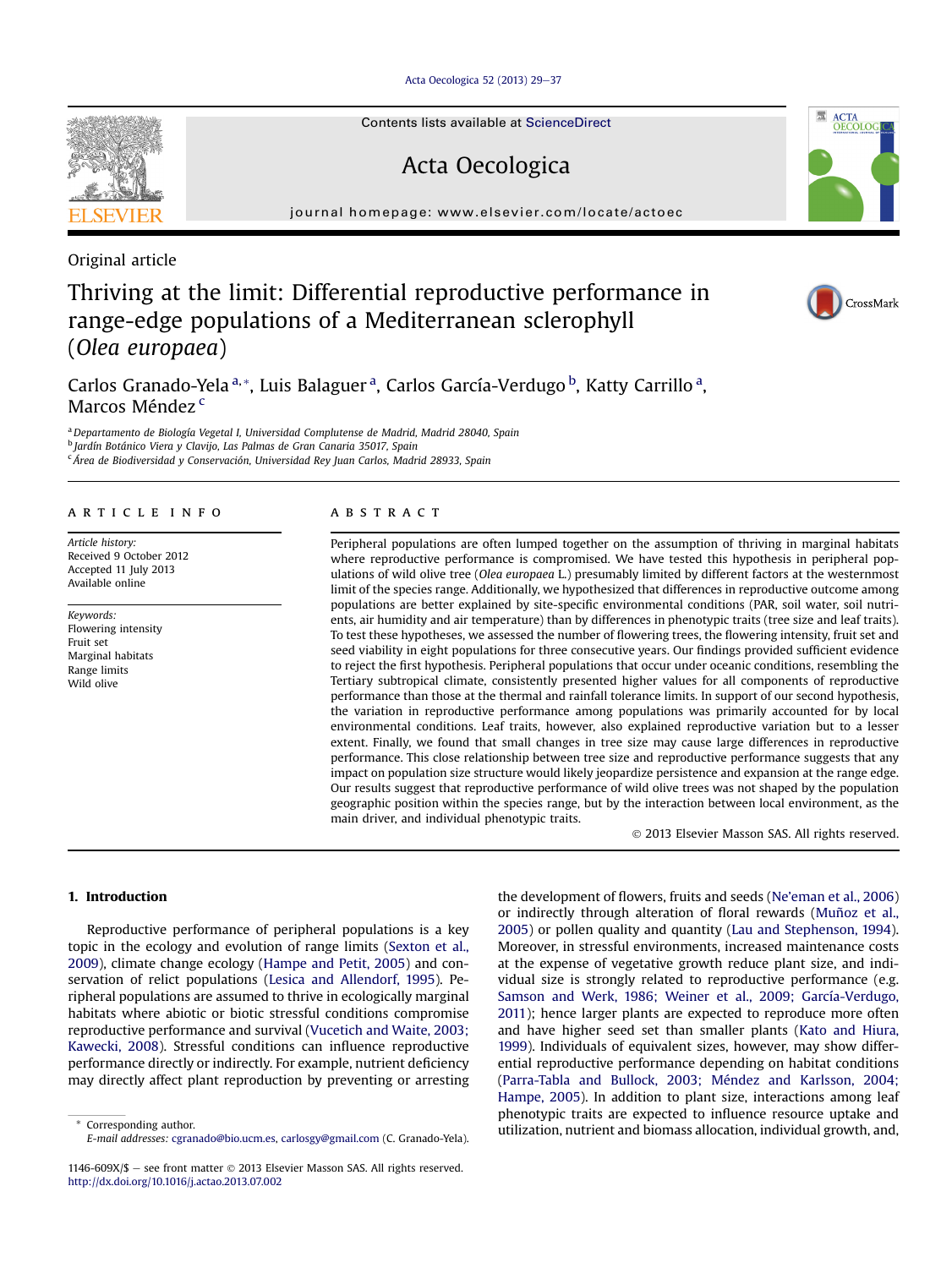ultimately, reproductive performance [\(Ackerly et al., 2000; Geber](#page-7-0) [and Griffen, 2003](#page-7-0)). Thus, leaf traits are used as proxies of resource availability. For instance, plants experiencing stress conditions, such as drought and high irradiance levels, build smaller, thicker and steeper leaves than their counterparts growing under milder conditions [\(Gratani and Bombelli, 1999](#page-7-0)).

Although several studies have documented lower reproductive performance of peripheral populations, compared to central ones, some exceptions exist ([Sagarin and Gaines, 2002; Sexton et al.,](#page-8-0) [2009](#page-8-0)). We highlight three potential causes for these inconsistent results. First, peripheral populations can hardly be assigned to homogeneous comparison groups ([Gaston, 1990; Hampe and Petit,](#page-7-0) [2005](#page-7-0)). For example, northern and southern range limits are expected to differ in relation to the importance of biotic and abiotic limiting factors [\(Gaston, 2009\)](#page-7-0) and are expected to respond differently to environmental modifications [\(Hampe and Petit,](#page-7-0) [2005](#page-7-0)). Second, the assumption that all core populations share a common reproductive behaviour is also an unrealistic oversimplification, since they are usually spread throughout a large area and may occur under contrasted environmental conditions. Third, poor reproductive performance can result from reductions in one or several reproductive components, such as flowering frequency or intensity ([Levin and Clay, 1984; Morin et al., 2007\)](#page-7-0), fecundity ([Dorken and Eckert, 2001; Angert and Schemske, 2005\)](#page-7-0), seed viability or germination rates ([García et al., 2000; Jump and](#page-7-0) [Woodward, 2003; Sugiyama, 2003](#page-7-0)). These components, however, should not be considered in isolation. Final reproductive performance results from the combination of all these components and a decrease in one component may be mitigated by increases in another [\(Angert, 2006\)](#page-7-0). Indeed, peripheral populations can also show particular adaptations to stressful conditions involving such reproductive compensations ([Sexton et al., 2009\)](#page-8-0).

The aim of the present study was to test whether peripheral populations share a reduced reproductive output. Peripheral populations of the Mediterranean wild olive tree (namely two subspecies of Olea europaea L.: O.e. europaea and O.e. guachica) at the westernmost limit of its distribution provides an excellent scenario to investigate the reproductive performance of populations at the range edge occurring under contrasted environmental situations. First, some peripheral populations occur at the thermal tolerance limit imposed by minimal winter temperatures [\(Vargas and](#page-8-0) [Kadereit, 2001; Rubio de Casas et al., 2002](#page-8-0)), while others occur at the lower rainfall limit of the species [\(Pansiot and Rebour, 1961\)](#page-7-0). Second, the study subspecies of wild olive constitute a prominent element of the present day Mediterranean Flora. Phylogeographic analyses suggest that these subspecies were differentiated within the Olea complex as a consequence of Tertiary climatic shifts and geographic isolation ([Besnard et al., 2009\)](#page-7-0). Strikingly, conditions similar to those of the ancestral environment prevail not at the core but at certain margins of the species range. Finally, interpretation of the reproductive patterns can be greatly aided by the detailed knowledge available on the genetic background and phenotypic variation within and among these populations [\(García-Verdugo](#page-7-0) [et al., 2009a,b, 2010a,b,c; Granado-Yela et al., 2011; Rubio de Casas](#page-7-0) [et al., 2011\)](#page-7-0). In a representative sample of these populations, we have screened the major reproductive components, assessing the number of flowering trees, their flowering intensity, fruit set, and seed viability. We specifically addressed the following questions: 1) Do all peripheral populations of O. europaea present poor reproductive performance? 2) Which components of reproductive performance show greatest variation among populations? 3) To what extent are differences among populations related to site-specific environmental conditions and/or to divergence in phenotypic traits?

## 2. Materials and methods

## 2.1. Study species and populations

The genus Olea is andromonoecious, i.e. individual plants bear both male and hermaphroditic flowers. Flowers are grouped in axilar panicles and are wind pollinated. Fruits (single-seeded drupes) are dispersed by birds. Fruit production follows a supraannual cycle of two or three years, depending on environmental conditions [\(Rey and Alcántara, 2000\)](#page-8-0). Biogeographically, wild olives (O. europaea L.) are distributed throughout the Mediterranean region, although two out of six subspecies thrive in Central, South, Northeast Africa and South Asia [\(Rubio de Casas et al., 2006](#page-8-0)). The present study was conducted from 2007 to 2009 in eight populations located in the Iberian Peninsula and the Canary Islands (Fig. 1; [Table 1\)](#page-2-0). These populations were selected from a set of eleven populations genetically and phenotypically characterized in previous studies [\(García-Verdugo et al., 2009a,b, 2010a,b,c;](#page-7-0) [Granado-Yela et al., 2011; Rubio de Casas et al., 2011](#page-7-0)). We chose populations at the westernmost limit of the species range where vegetation was dominated by O. europaea, regardless whether they belonged to the subspecies europaea L. (Iberian populations) or guanchica (Canarian populations). Among them, we only considered those in which introgression with cultivars do not obscure natural patterns of phenotypic and genetic variation ([García-](#page-7-0)[Verdugo et al., 2009a](#page-7-0)). Finally, we sampled two peripheral



Fig. 1. Map of a) distribution of the wild olive (Olea europaea L.) in the western Mediterranean Basin and the Canary Islands (modified from [Rubio de Casas et al., 2006\)](#page-8-0), showing the two Iberian populations studied (San Antolín, Aldea del Fresno) b) distribution of the Canarian wild olive, c) populations on the islands of Tenerife (Anaga, El Río), La Gomera (Vallehermoso, Arure) and La Palma (Finca Amado, San José) (modified from [García-Verdugo et al., 2010a\)](#page-7-0).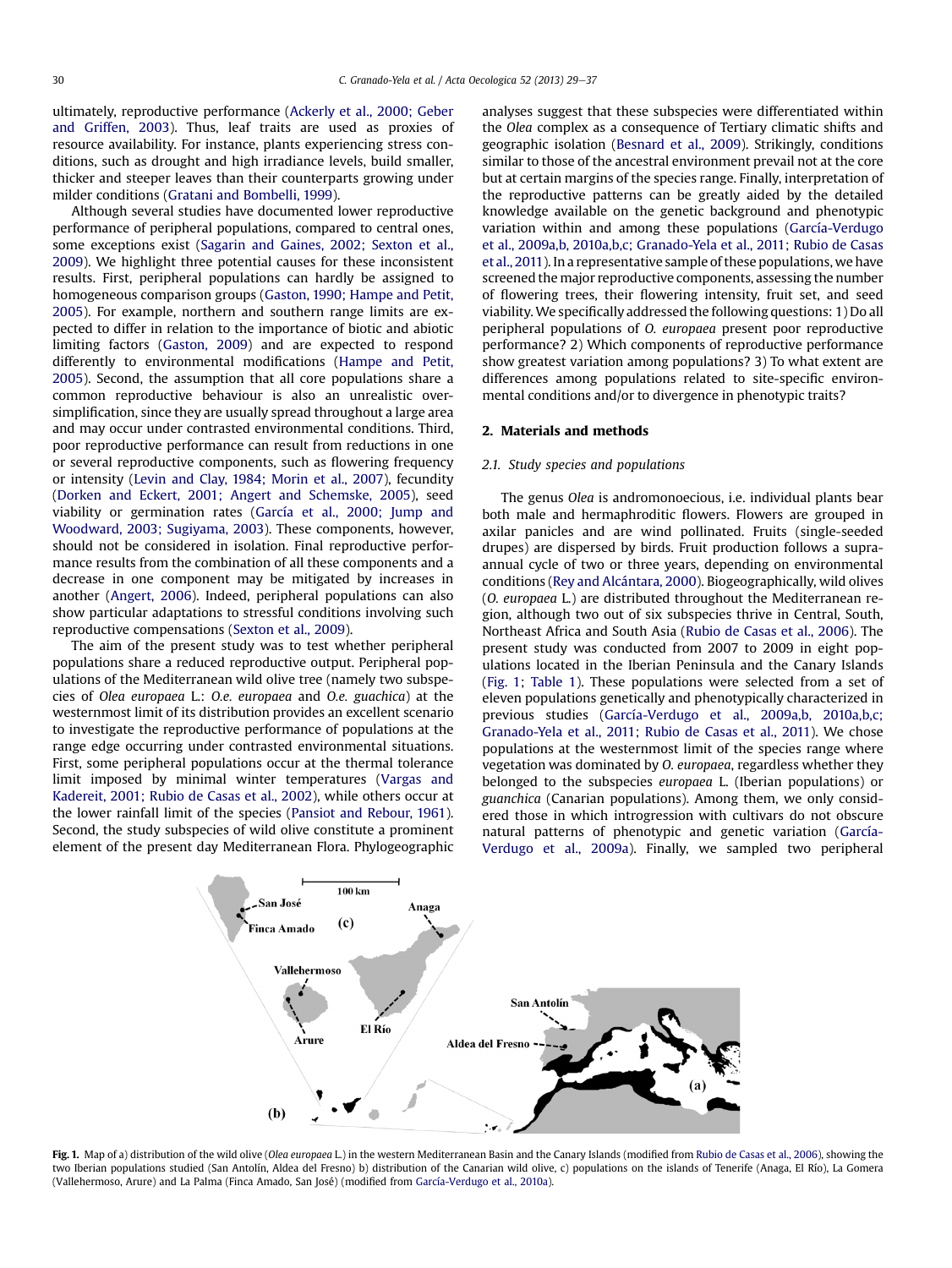<span id="page-2-0"></span>Table 1

Coordinates, altitude and environmental variables for the eight studied populations of Olea europaea. Environmental variables were provided by the SIGA (Agricultural Geographic Information System from the Spanish 'Ministerio de Agricultura, Alimentación y Medio Ambiente; <http://sig.marm.es>). ETP: annual Thornthwaite Potential Evapotranspiration; R: accumulated Rainfall; T: mean Temperature; TM: average of the Maximum Temperatures; Tm: average of the minimum Temperatures.

| Population       | Coordinates                                           | Altitude (m) | $ETP$ (mm) | $R$ (mm) | $T({}^{\circ}{\sf C})$ | TM $(^{\circ}C)$ | Tm $(^{\circ}C)$ |
|------------------|-------------------------------------------------------|--------------|------------|----------|------------------------|------------------|------------------|
| Aldea del Fresno | 40°20′N, 4°14′W                                       | 497          | 72         | 515      | 15.8                   | 38.7             | $-1.4$           |
| Anaga            | 28°32'N.16°10'W                                       | 420          | 75         | 363      | 19.4                   | 30.9             | 11.8             |
| Arure            | 28°08′N, 17°19′W                                      | 831          | 70         | 321      | 17.7                   | 37.0             | 7.7              |
| Finca Amado      | $28^{\circ}38^{\prime}$ N. 17 $^{\circ}46^{\prime}$ W | 359          | 70         | 627      | 18.2                   | 32.8             | 9.5              |
| El Río           | $28^{\circ}08'$ N. 16°32′W                            | 415          | 85         | 112      | 21.3                   | 35.0             | 12.0             |
| San Antolín      | 43°26′N. 4°52′W                                       | 10           | 58         | 1152     | 13.2                   | 25.9             | 0.5              |
| San José         | 28°39′N. 17°46′W                                      | 88           | 80         | 324      | 20.4                   | 28.8             | 12.6             |
| Vallehermoso     | 28°11'N. 17°15'W                                      | 331          | 73         | 368      | 19.0                   | 29.7             | 10.8             |

populations (Aldea del Fresno and San Antolín) at the thermal tolerance limit imposed by minimal winter temperatures ([Rubio de](#page-8-0) [Casas et al., 2002\)](#page-8-0), two at the lower rainfall limit of the species at its westernmost edge (El Río and Arure; [Pansiot and Rebour, 1961\)](#page-7-0), and two populations on the island of La Palma (Finca Amado and San José), where Tertiary-like environmental conditions significantly depart from those prevailing in the present Mediterranean climate (particularly in terms of diffuse light and water availability; [García-](#page-7-0)[Verdugo et al., 2010a\)](#page-7-0). Two additional populations were also sampled to improve robustness of the results (Anaga and Vallehermoso). In each population, we randomly chose 10 to 12 adult individuals. Population size was not notably different among populations.

# 2.2. Measurement of reproductive performance

We characterized the reproductive performance of each tree following the sequential production of flowers, fruits and seeds. Flowering trees (FT) were calculated as the ratio between reproductive trees and total sampled trees in each population ( $n = 8$ ) and year ( $n = 3$ ). We calculated flowering frequency (FF) as the proportion of years that each tree was found to be reproductive. Flowering intensity (FI) of each tree was assessed shortly before anthesis, in late May to early June, for years  $2007-2009$ . We divided tree crowns into octants, i.e. geographic quadrants divided into an upper and a lower portion, in order to control for potential asymmetric flowering within the crown. We defined a categorical scale for scoring flowering intensity that was applied to a 1  $\times$  1 m<sup>2</sup> area superimposed over each octant:  $0 =$  vegetative (no inflorescences);  $1 =$  low (less than 12 inflorescences);  $2 =$  medium (less than 120 inflorescences); and 3, high flowering intensity (more than 120 inflorescences). To account for missing octants in some trees, we weighted flowering intensity (FI) by calculating the ratio between the sum of the scores for each present octant and the maximum possible sum with the octants present.

We harvested 12 to 48 inflorescences per tree in years 2007 and 2008. In the laboratory, we counted and scored for gender the flowers within the inflorescences to calculate the ratio of hermaphroditic flowers (HF). We scored 32,410 flowers in 2007 and 18,883 flowers in 2008. In order to estimate Fruit Set (FS) we labelled 10 to 40 flowering twigs per tree and counted the number of inflorescences. We then counted the number of ripe fruits on the labelled twigs from late August to early September, before fruit dispersal [\(Rey and Alcántara, 2000\)](#page-8-0). Fruit set (FS) per tree and year  $(n = 2)$  was calculated as the ratio between the number of ripe fruits and the estimated number of hermaphroditic flowers in the labelled twigs.

In October 2007, we collected approximately 20 ripe fruits from the entire crown in each reproductive tree. We then removed the pulp and stored the endocarps in a dark and dry place until analysis. Seeds were extracted from the endocarps and kept in water overnight to facilitate extraction of the embryos. We assessed embryo viability by the tetrazolium test [\(Nachlas et al., 1960; Egley](#page-7-0) [and Chandler, 1983](#page-7-0)). Viable seeds (VS) per tree were counted as the ratio between seeds bearing viable embryos and total sampled seeds in the tree. A seed was considered as viable when the embryo stained completely or when staining was observed in parts essential for germination [\(Leist and Krämer, 2003](#page-7-0)).

We estimated relative reproductive performance (RRP) for each individual using the following expression:  $\text{RRP} = \text{FF} \times \text{FI} \times \text{HF} \times \text{FS}$ (modified from [Méndez, 1997\)](#page-7-0). In the equation, we implemented averaged values of all years sampled for each of the variables (i.e. three years for FF and FI, and two years for HF and FS). All components on the right side of the equation were calculated as ratios that ranged from 0 to 1, thus RRP also ranged from 0 to 1. In order to estimate absolute reproductive performance (ARP) for each individual, we weighted the relative reproductive performance by each tree size (see section 2.4). Thus, we substituted in the former equation FI for the flowering yield (FY = FI  $\times$  Size), which is an estimate of the absolute number of flowers per tree, giving  $ARP = FF \times FY \times HF \times FS$ .

# 2.3. Site-specific environmental conditions

To evaluate the effect of soil nutrients on reproductive performance, in November 2007 we collected approximately 500 ml of soil beneath each tree sampled in all eight populations ( $n = 86$ ). Litter was removed and soil samples were taken to a depth of 10 cm. We estimated total nitrogen (N) and total phosphorus (P) concentrations, after extraction with hot KCl ([Binkley and Vitousek,](#page-7-0) [1989\)](#page-7-0), by Continuous Flow Analysis with a Skalar San<sup>++</sup> Analyzer (Skalar Analytical BV, Breda, the Netherlands).

In order to investigate site-specific environmental differences among the six populations on the Canary Islands, we placed, in each population, a U12 datalogger coupled with an S-LIA-M003 PAR sensor and an ECH<sub>2</sub>O<sup>TM</sup> Sensor, and an RH/T H8 HOBO (Onset Computer Corp., MA, USA). Photosynthetically active radiation at open sky (PAR), soil water content at 50 cm depth (soil W), air relative humidity (air RH) and air temperature (air T) were recorded every 30 min from August 2006 to August 2007 (for further details see [García-Verdugo et al., 2009b, 2010a](#page-7-0)).

# 2.4. Measurement of phenotypic traits (tree size and leaf traits)

To estimate plant size we measured the tree height (H) and the largest crown diameter (*D*) in all sampled trees ( $n = 86$ ), following previous studies in O. europaea [\(García-Verdugo et al., 2009b;](#page-7-0) [García-Verdugo, 2011\)](#page-7-0). To calculate the flowering yield (see Section 2.2), we selected as the tree size estimate the largest crown diameter  $(D)$ , rather than tree height  $(H)$ , because crowns of the wild olive tend to be spherical, not cylindrical. Leaf sampling was performed in fully-expanded leaves during the summer of 2007.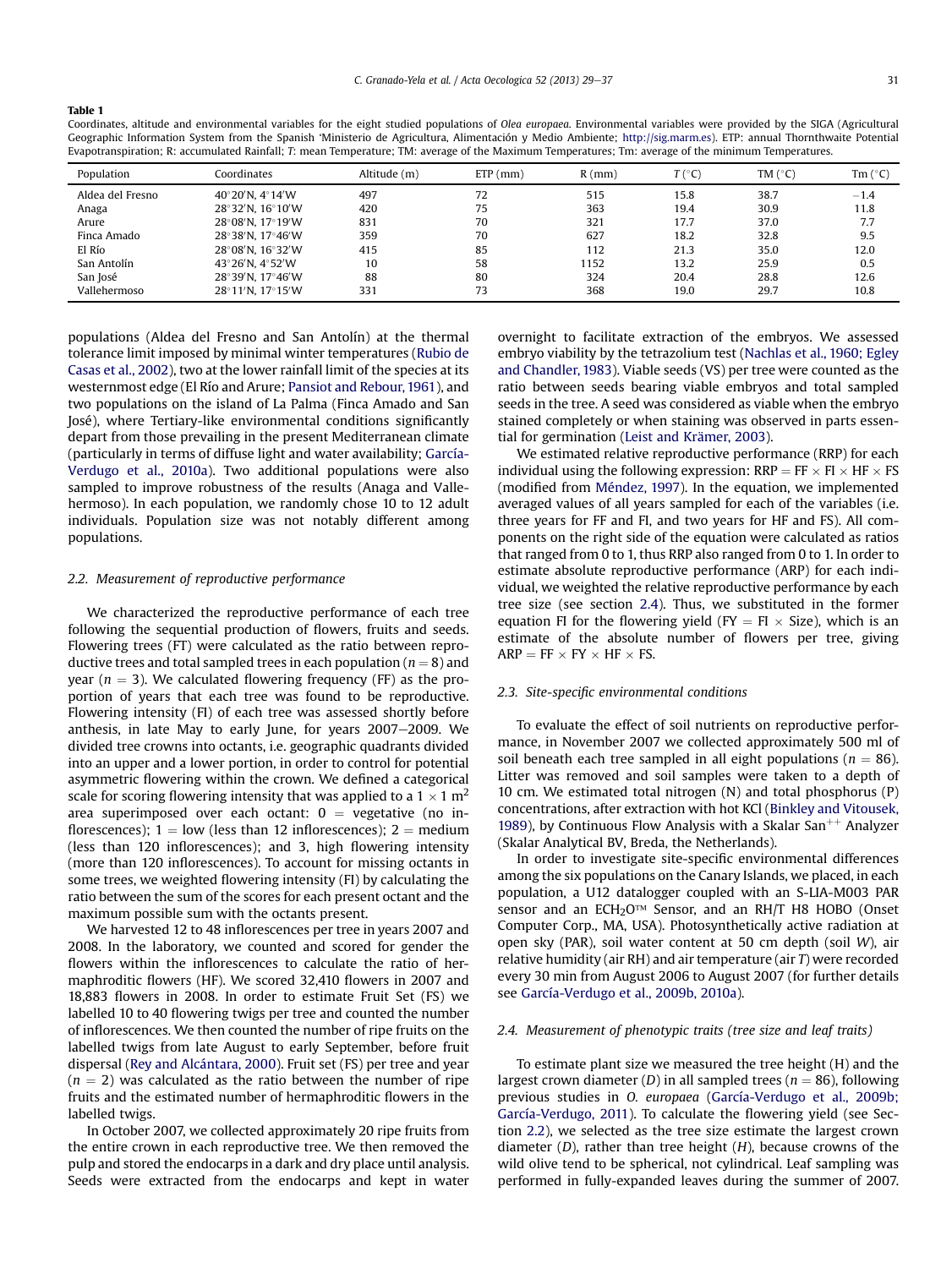We sought to examine resource-use strategies of the study populations through three key functional traits. First, we measured leaf angle to the horizontal (Ang) on 10 leaves per tree using a protractor. Then, we randomly took 30 leaves per tree and scanned them in the laboratory. Scanned leaves were analysed with Scion Image software (Scion Corp., MD, USA) to calculate leaf area (LA). Finally, these leaves were oven-dried (65  $\degree$ C for 48 h) and weighed with a precision balance (Mettler Toledo, Greifensee, Switzerland) to estimate dry mass. Specific leaf area (SLA) was calculated as the ratio between LA and dry mass.

# 2.5. Data analyses

We performed three analyses at the population level. First, we investigated differences in the components of reproductive performance among the study populations. We included all eight populations for these analyses, although the likelihood of type II error (i.e. failing to find differences in reproductive components among populations when they actually exist) would increase since the Canarian populations are not truly independent. Second, we examined the contribution of each component to overall reproductive performance in each population. Finally, we investigated the effect of site-specific environmental conditions on reproductive performance across Canary Island populations. At the individual level, we analysed the relationship between reproductive performance and plant phenotypic traits (tree size and leaf traits) and between reproductive performance and soil properties.

# 2.5.1. Population level analyses

We tested for differences in FT among populations and years using a Friedman test. In addition, we tested for within-population differences in FT by means of G-tests [\(Sokal and Rohlf, 1995\)](#page-8-0). Because not every tree produced flowers every year in some populations, a joint analysis was not feasible. Thus, we compared FI among populations in a given year using one-way ANOVA, after testing for normality with Shapiro-Wilks test, and homogeneity of variances with Levene's test. In addition, we performed a repeatedmeasures ANOVA with year as a within-subject factor for each population. Populations with a low number of flowering trees were excluded from the analysis (see Results). FI was rank-transformed to meet the assumptions of the analysis. We tested between-year variation in FS within each population using a t-test for paired samples, after confirming the normality in the distribution of fruit set values ([Zar, 1999\)](#page-8-0). Since average population for FS values were highly correlated between years across populations (see Results), and population Vallehermoso had only one flowering tree in 2008, we tested for significant differences in FS among populations only in 2007 by means of the Brown-Forsythe test. Differences among populations in FS were detected with the post-hoc Games-Howell test for multiple comparisons. We compared VS among populations using G-tests.

The influence of environmental variables on reproductive components in the Canarian populations was assessed by means of partial least squares regressions in SPSS 16.0 (SPSS Inc., IL, USA). We tested the influence of four site-specific environmental variables (PAR, soil W, T and air RH) on key phenological stages for the reproductive components during 2007. According to [Sanz-Cortés](#page-8-0) [et al. \(2002\)](#page-8-0), emergence/development of reproductive buds, inflorescence development and flowering occurs approximately from December to May, fruit development from May to October, and fruit ripening from September to December. Averages of each sitespecific environmental variable for each time interval were used as predictors of FI, FS and VS, respectively.

The relative importance of each reproductive component contributing to ARP in each population was analysed following the

procedures detailed in [Mott \(1966\).](#page-7-0) The variance of each component and the covariance between each pair of components were obtained on log-transformed data. Variances and covariances were standardised by expressing them as percentage of variance in log (ARP). The magnitude of standardised variance and covariance for each component estimates its contribution to between-plant variation in ARP in each population.

## 2.5.2. Individual level analyses

We used multiple ordinal regressions to test the effect of tree size, leaf traits and soil nutrients on FF. We created an ordinal variable with four categories  $(0-3)$  that summarized FF (i.e. flowering events in each tree along the three study years). Predictors variables included in the model were soil nutrients (N and P), crown features (H, D and Ang) and leaf traits (LA and SLA). A parallelism test was performed to test the null hypothesis of similar slope coefficients across response categories.

We studied the effect of tree size, leaf traits and soil nutrients on reproductive components by means of redundancy analysis in CANOCO 4.5 for Windows ([ter Braak and Smilauer, 2002\)](#page-8-0). Redundancy analysis is an ordination method which summarises overall variation in one set of variables (independent variables) in a few ordination axes which are linear combinations another set of variables (dependent variables). The dependent variables considered were FI, FS and VS of each year. The independent variables included were crown features (H, D and Ang), leaf traits (LA and SLA) and soil nutrients (N and P). The statistical significance of the resulting ordination was tested by means of a Monte Carlo permutation test with 9999 permutations.

We investigated the relationship between tree size and RRP by means of regression models in GraphPad Prism 5 (GraphPad Software, CA, USA). We applied an information-theoretic approach based on Akaike's information criteria (AIC; [Burnham and](#page-7-0) [Anderson, 2002\)](#page-7-0) in order to check whether the relationship between tree size and RRP followed a linear or a nonlinear model. The nonlinear models included were exponential, quadratic and segmental linear with breakpoint.

## 3. Results

# 3.1. Variation in reproductive performance at the population level

We found significant differences in all components of the reproductive performance (except for the flowering intensity) among the eight study populations. The ratio of flowering trees (FT) ranged from 0.083 to 1 among populations and years [\(Table 2\)](#page-4-0). FT significantly differed among populations ( $\chi^2$ <sub>7</sub> = 14.474, *p* = 0.043), but not among years ( $\chi^2$ <sub>2</sub> = 2.154, p = 0.341). The only population for which all monitored individuals consistently flowered throughout the three study years was Finca Amado, located on the island of La Palma. Populations San Antolín, at the thermal limit under oceanic conditions, and Finca Amado presented the highest ratios of FT, whereas populations El Río, at the rainfall limit, and Vallehermoso showed the lowest. Within populations, FT significantly differed between years in Anaga ( $G_2 = 8.331$ ,  $p = 0.008$ ), Aldea del Fresno  $(G_2 = 5.841, p = 0.046)$  and San José  $(G_2 = 5.633, p = 0.043)$ .

Flowering intensity ranged from 0.250 to 0.933 ([Table 2\)](#page-4-0) and did not differ among populations or years. Within populations, FI varied significantly only in population San Jose ( $F_{1, 3} = 16.667$ ,  $p = 0.027$ ).

Fruit set (FS) ranged from 0 to 0.107 [\(Table 2](#page-4-0)). Average population FS values were highly correlated between years across populations ( $r = 0.933$ ,  $n = 8$ ,  $p < 0.001$ ). The FS significantly differed among populations in 2007 (Brown-Forsythe statistics: 12.197,  $df = 7$ , 11.385,  $p < 0.001$ ). One of the populations on La Palma (San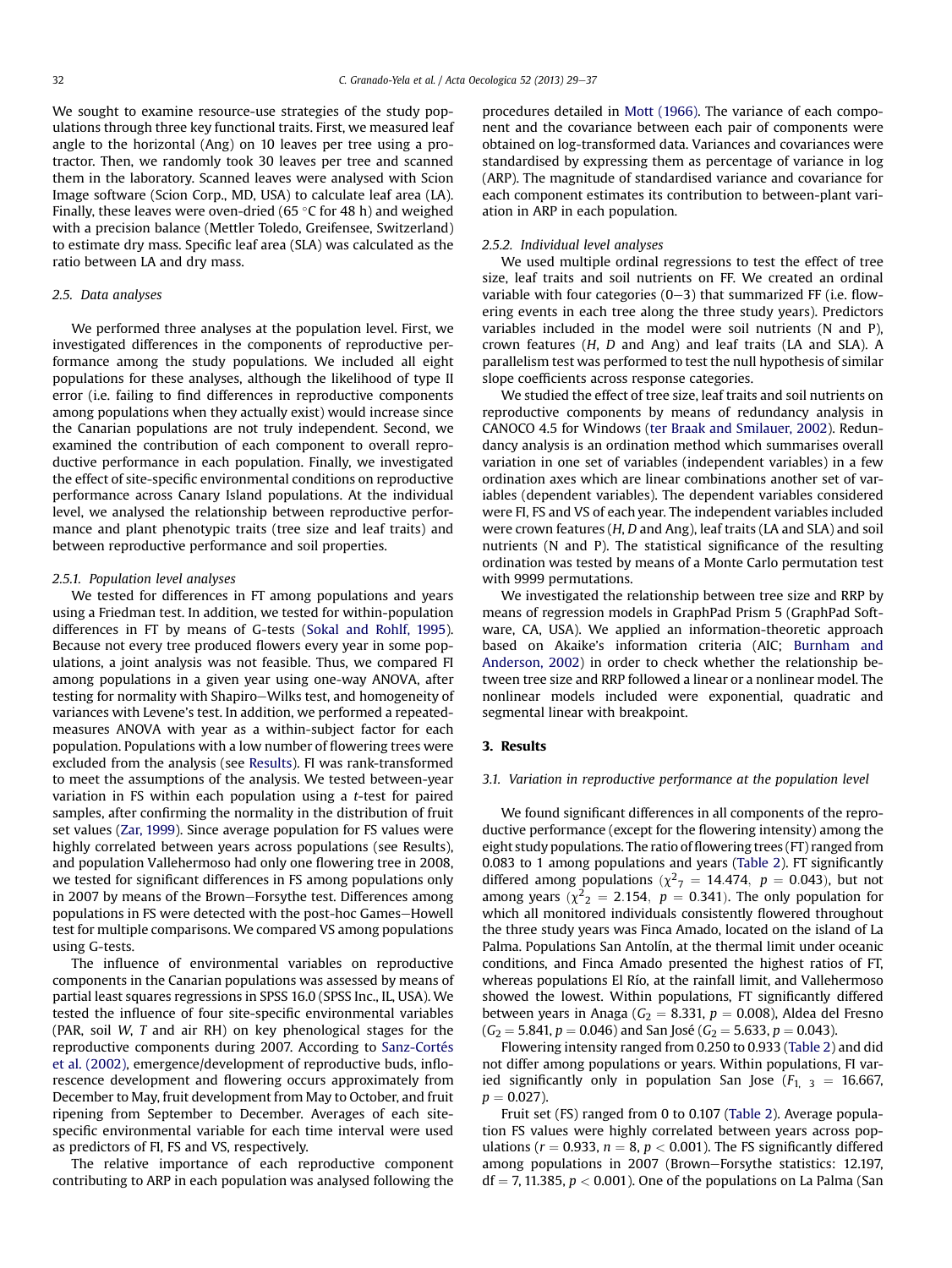#### <span id="page-4-0"></span>Table 2

Per-population values of flowering trees (FT), flowering intensity (FI), fruit set (FS) and viable seeds (VS) in the years studied (2007-2009). Standard deviations ( $\pm$ SD) are included when the values are averaged and sample size is given in brackets. In variable VS the first number in brackets indicates the number of trees and the second the total number of analysed seeds.

|      | Thermal limit         |                      | Rainfall limit       |                      | Tertiary-like conditions |                        | Additional populations |                      |
|------|-----------------------|----------------------|----------------------|----------------------|--------------------------|------------------------|------------------------|----------------------|
|      | Aldea del Fresno      | San Antolín          | El Río               | Arure                | San José                 | Finca Amado            | Anaga                  | Vallehermoso         |
| FT   |                       |                      |                      |                      |                          |                        |                        |                      |
| 2007 |                       | 0.8                  | 0.273                | 0.364                | 0.917                    |                        | 0.9                    | 0.583                |
| 2008 | 0.9                   | 0.8                  | 0.273                | 0.727                | 0.667                    |                        | 0.4                    | 0.083                |
| 2009 | 0.4                   | 0.9                  | 0.583                | 0.643                | 0.917                    |                        | 0.909                  | 0.273                |
| FI   |                       |                      |                      |                      |                          |                        |                        |                      |
| 2007 | $0.783 \pm 0.252(10)$ | $0.806 \pm 0.259(8)$ | $0.250 \pm 0.144(3)$ | $0.514 \pm 0.241(4)$ | $0.744 \pm 0.308$ (11)   | $0.617 \pm 0.197(10)$  | $0.620 \pm 0.309(9)$   | $0.929 \pm 0.101(7)$ |
| 2008 | $0.630 \pm 0.232(9)$  | $0.667 \pm 0.318(8)$ | $0.750 \pm 0.220(3)$ | $0.566 \pm 0.289(8)$ | $0.483 \pm 0.406(8)$     | $0.825 \pm 0.169(10)$  | $0.750 \pm 0.215(4)$   | $0.500 \pm 0.000(1)$ |
| 2009 | $0.764 \pm 0.214(4)$  | $0.676 \pm 0.309(9)$ | $0.458 \pm 0.287(6)$ | $0.440 \pm 0.344(6)$ | $0.843 \pm 0.349(11)$    | $0.933 \pm 0.161(10)$  | $0.713 \pm 0.304(9)$   | $0.657 \pm 0.397(3)$ |
| FS   |                       |                      |                      |                      |                          |                        |                        |                      |
| 2007 | $0.060 \pm 0.031(10)$ | $0.041 \pm 0.027(8)$ | $0.004 \pm 0.004(3)$ | $0.005 \pm 0.006(4)$ | $0.107 \pm 0.044(4)$     | $0.020 \pm 0.023$ (10) | $0.013 \pm 0.010(7)$   | 0(5)                 |
| 2008 | $0.067 \pm 0.038(8)$  | $0.020 \pm 0.018(7)$ | 0(3)                 | $0.002 \pm 0.003(4)$ | $0.080 \pm 0.041(3)$     | $0.031 \pm 0.030(7)$   | 0(4)                   | 0(1)                 |
| VS.  |                       |                      |                      |                      |                          |                        |                        |                      |
| 2007 | $0.235 + 0.115$       | $0.367 \pm 0.261$    | $0.045 + 0.064$      | $0.643 + 0.171$      | $0.355 + 0.107$          | $0.597 + 0.199$        | $0.518 + 0.383$        | $\bf{0}$             |
|      | (9/101)               | (6/85)               | (2/15)               | (1/14)               | (4/42)                   | (6/73)                 | (7/58)                 |                      |

José), under subtropical-like Mediterranean climate, showed the highest values of averaged FS, followed by both populations on the Iberian Peninsula (i.e. Aldea del Fresno and San Antolín), at the thermal limit. All four populations on the other islands, including those at the rainfall limit, presented average values of FS of zero or close to zero (Table 2). Within populations, no differences were found in FS between 2007 and 2008.

The ratio of viable seeds (VS) ranged from 0 to 0.643 (Table 2). There were significant differences in VS among populations that produced fruits ( $G_6 = 58.932$ ,  $p < 0.001$ ). Populations Anaga, Arure and Finca Amado exhibited the highest values of VS ( $G_1 = 22.508$ ,  $p < 0.001$ ), whereas populations Aldea del Fresno and El Río showed the lowest ones ( $G_1 = 8.531$ ,  $p = 0.008$ ).

FI was positively related to RH but negatively to PAR, FS was positively related to soil W and air T, and VS was positively related to PAR but negatively to air  $T$  (Table 3). The two significant variables in each analysis explained a high proportion of variance in FI, FS and VS (82.6%, 72.8% and 80.0%, respectively).

In all populations, most variation among plants in reproductive performance (ARP) resulted from differences in flowering yield, except one of the populations on La Palma (Finca Amado), where most of the variation was caused by differences in fruit set [\(Table 4\)](#page-5-0). It is important to remark that most of the variability in flowering yield may result from within-population variability in tree size and that population Finca Amado exhibited the largest trees.

#### Table 3

Effect of site-specific environmental conditions [Photosynthetically active radiation at open sky (PAR), soil water content at 50 cm depth (soil W), air temperature (air T) and air relative humidity (air RH)] on flowering intensity (FI), fruit set (FS) and viable seeds (VS) of populations of O. europaea in the Canary Islands. w COMP 1: weights of each variable in the first regression component (weights whose squares are larger than 0.2 are shown in bold).  $R^2$ : proportion of the variance in the response variable accounted for by the multiple regression analysis of the component of the regression.

|            | FI       | FS       | VS       |
|------------|----------|----------|----------|
|            | w        | w        | w        |
|            | COMP1    | COMP1    | COMP1    |
| <b>PAR</b> | $-0.524$ | 0.161    | 0.619    |
| Soil W     | $-0.166$ | 0.731    | 0.276    |
| Air T      | 0.348    | 0.656    | $-0.645$ |
| Air RH     | 0.759    | $-0.100$ | 0.353    |
| $R^2$      | 0.826    | 0.728    | 0.800    |
| p          | 0.012    | 0.031    | 0.016    |

# 3.2. Variation in reproductive performance at the individual level

Flowering frequency of individual trees was positively related to N, D, LA and SLA ([Table S1](#page-7-0)).

Variables D and N were positively related to all the reproductive components (FI, FS and VS; [Fig. 2](#page-5-0)) and included within the first canonical axis ( $F = 24.236$ ,  $p < 0.001$ ) produced by the redundancy analysis ( $F = 5.086$ ,  $p < 0.001$ ). N and D explained 23.4% of the variance in FI, FS and VS. The second axis explained 2.4% of the variance and was related to LA, although it was not significant  $(F = 0.903, p = 0.754).$ 

The relationship between tree size and reproductive performance (RRP) was positive but not linear ([Fig. 3](#page-5-0)). The segmental-linear with breakpoint model was the best fitted model (AIC segmental-linear with break point:  $-446.59$ ; AIC exponential:  $-442.55$ ; AIC quadratic:  $-442.32$ ; and AIC linear:  $-436.57$ ).

# 4. Discussion

The present study is the first, to our knowledge, to investigate the whole reproductive process and performance of a plant species in several peripheral populations that occur under contrasting environmental conditions. In contrast to the general prediction that states that in all peripheral populations reproduction is compromised, we found large differences among peripheral populations of the Mediterranean wild olive tree (O. europaea) in the overall reproductive performance and in most phases of the reproductive process.

#### 4.1. Reproductive performance of peripheral populations

Our findings illustrate that being peripheral in O. europaea does not necessarily mean to occur in ecologically marginal habitats where reproductive performance is compromised. We consistently found high reproductive performance in populations where differential exposure to oceanic influence (Finca Amado and San José; [García-Verdugo et al., 2010a\)](#page-7-0), results in environmental conditions that resemble the Tertiary subtropical climate to which Olea ancestors were well adapted ([Terral et al., 2004](#page-8-0)). Strikingly, the wild olive, which survived glacial periods in riparian habitat refuges and withstood postglacial climate warming and variability [\(Terral et al.,](#page-8-0) [2004\)](#page-8-0), performs differentially better under the ancestral-like environmental conditions, both in terms of growth ([García-Verdugo](#page-7-0) [et al., 2010c\)](#page-7-0) and reproduction (present study), than the other study populations occurring under more Mediterranean conditions.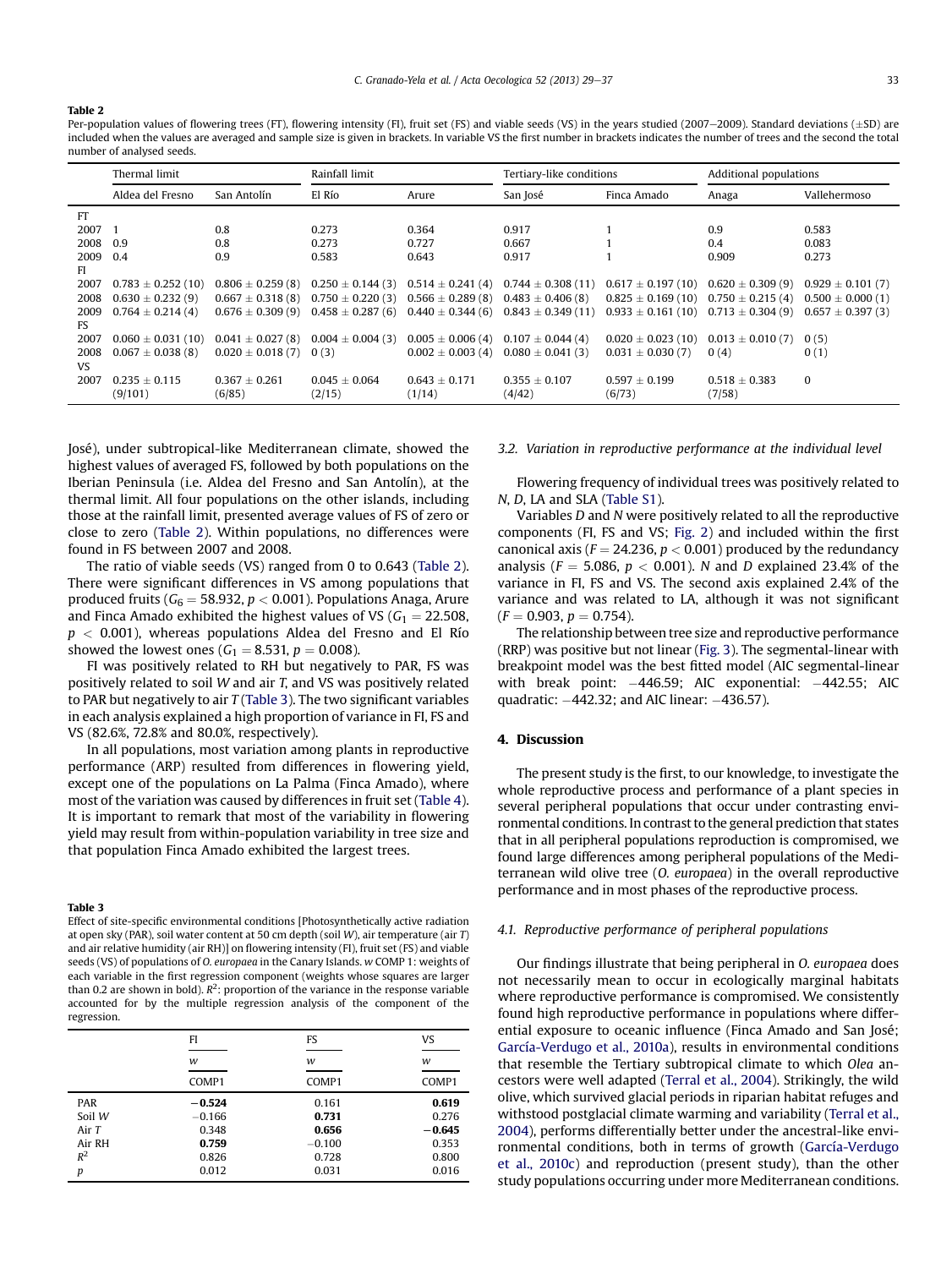#### <span id="page-5-0"></span>Table 4

Percentage of variance in log absolute reproductive performance (ARP) explained by its different components in each population. Variance (in bold; on diagonal) and covariance  $(x^2)$ ; below diagonal) of log transformed data are shown. Frequency of flowering (FF), flowering yield (FY), ratio of hermaphroditic flowers (HF) and fruit set (FS).

|                  | FF      | FY    | HF   | FS    |  |  |  |
|------------------|---------|-------|------|-------|--|--|--|
| Aldea del Fresno |         |       |      |       |  |  |  |
| FF               | 1.27    |       |      |       |  |  |  |
| <b>FY</b>        | 11.66   | 50.72 |      |       |  |  |  |
| HF               | 1.98    | 12.07 | 1.84 |       |  |  |  |
| <b>FS</b>        | $-2.39$ | 12.14 | 0.46 | 10.25 |  |  |  |
| Anaga            |         |       |      |       |  |  |  |
| FF               | 0.75    |       |      |       |  |  |  |
| <b>FY</b>        | 10.06   | 44.42 |      |       |  |  |  |
| HF               | 2.04    | 15.67 | 2.00 |       |  |  |  |
| FS               | 0.66    | 14.42 | 3.34 | 6.65  |  |  |  |
| Arure            |         |       |      |       |  |  |  |
| FF               | 0.81    |       |      |       |  |  |  |
| <b>FY</b>        | 12.93   | 64.03 |      |       |  |  |  |
| HF               | 1.30    | 11.62 | 0.92 |       |  |  |  |
| <b>FS</b>        | 0.61    | 6.37  | 0.51 | 0.92  |  |  |  |
| Finca Amado      |         |       |      |       |  |  |  |
| FF               | 0.00    |       |      |       |  |  |  |
| <b>FY</b>        | 0.00    | 8.39  |      |       |  |  |  |
| HF               | 0.00    | 0.30  | 0.05 |       |  |  |  |
| FS               | 0.00    | 21.32 | 0.57 | 69.37 |  |  |  |
| El Río           |         |       |      |       |  |  |  |
| FF               | 0.80    |       |      |       |  |  |  |
| <b>FY</b>        | 14.61   | 67.16 |      |       |  |  |  |
| HF               | 1.15    | 9.62  | 0.86 |       |  |  |  |
| <b>FS</b>        | 0.46    | 4.07  | 0.85 | 0.42  |  |  |  |
| San Antolín      |         |       |      |       |  |  |  |
| FF               | 0.66    |       |      |       |  |  |  |
| <b>FY</b>        | 10.97   | 51.99 |      |       |  |  |  |
| HF               | 0.99    | 8.19  | 0.60 |       |  |  |  |
| <b>FS</b>        | 2.26    | 12.02 | 3.19 | 9.12  |  |  |  |
| San José         |         |       |      |       |  |  |  |
| FF               | 0.43    |       |      |       |  |  |  |
| <b>FY</b>        | 5.61    | 39.74 |      |       |  |  |  |
| HF               | 1.00    | 5.39  | 0.80 |       |  |  |  |
| <b>FS</b>        | 2.44    | 28.75 | 2.70 | 13.13 |  |  |  |
| Vallehermoso     |         |       |      |       |  |  |  |
| FF               | 0.56    |       |      |       |  |  |  |
| <b>FY</b>        | 11.80   | 75.01 |      |       |  |  |  |
| HF               | 0.90    | 10.72 | 0.81 |       |  |  |  |
| FS               | 0.02    | 0.15  | 0.02 | 0.00  |  |  |  |

High reproductive performance was also observed in San Antolín, where oceanic influence enables thriving at the thermal limit as relict elements in coastal habitat refuges. We found in these three populations (Finca Amado, San José and San Antolín) values of over 70% in flowering probability (in most cases over 90%) and high values in flowering intensity, fruit set, and viable seeds in all years. Indeed, other studies conducted in populations in the core of the distribution on the Iberian Peninsula found similar values in the proportions of fruiting trees and fruit set ([Jordano,1987](#page-7-0)) as well as in the number of viable seeds [\(Rey and Alcántara, 2000\)](#page-8-0) to those found in the present study in Finca Amado, San José and San Antolín.

This substantial investment in sexual reproduction in peripheral populations may partially account for the high values of genetic diversity found in these populations in previous studies [\(Rubio de](#page-8-0) [Casas et al., 2006; García-Verdugo et al., 2009a, 2010b\)](#page-8-0). Patterns of dispersal, however, considerably differ among populations on the island of La Palma and in the relict population in San Antolín. Whereas extensive gene flow mediated by seed dispersal results in moderate levels of differentiation among Canarian populations ([García-Verdugo et al., 2010b\)](#page-7-0), long-term reproductive isolation in



Fig. 2. Bidimensional plot summarizing the effect of tree size, leaf traits and soil nutrients on the reproductive components (FI: flowering intensity, FS: fruit set, and VS: viable seeds), according to the redundancy analysis. Data from all reproductive individuals in all 8 populations is included. Only three predictor variables (dotted lines) selected by a forward stepwise procedure are represented  $(N:$  total soil nitrogen,  $D:$ largest crown diameter, and LA: leaf area). Variables D and N were positively related to all the reproductive components and included within the first canonical axis. These two variables explained 23.4% of the variance in the reproductive components. The second axis explained 2.4% of the variance and was positively related to LA, although it was not significant.

the coastal habitat refuge has resulted in a marked genetic divergence from the nearest populations [\(Rubio de Casas et al., 2006](#page-8-0)).

# 4.2. Environmental influence on the components of reproductive performance

Among all study populations, site-specific environmental conditions accounted for most of the variation in reproductive performance, as shown by the partial least squares regressions. Under stressful environmental conditions, long-lived plants prioritize growth and maintenance over reproduction ([Silvertown et al.,](#page-8-0)



Fig. 3. Segmental linear relationship between tree size and relative reproductiveperformance. Tree size was calculated as largest crown diameter (cm). Relative reproductive-performance (RRP) was calculated using the following expression:  $\text{RRP} = \text{FF} \times \text{FI} \times \text{HF} \times \text{FS}$  (FF: frequency of flowering; FI: flowering intensity; HF: ratio of hermaphroditic flowers; FS: fruit set). SA (San Antolín), AF (Aldea del Fresno), AN (Anaga), RI (El Río), VH (Vallehermoso), AR (Arure), FA (Finca Amado), SJ (San José).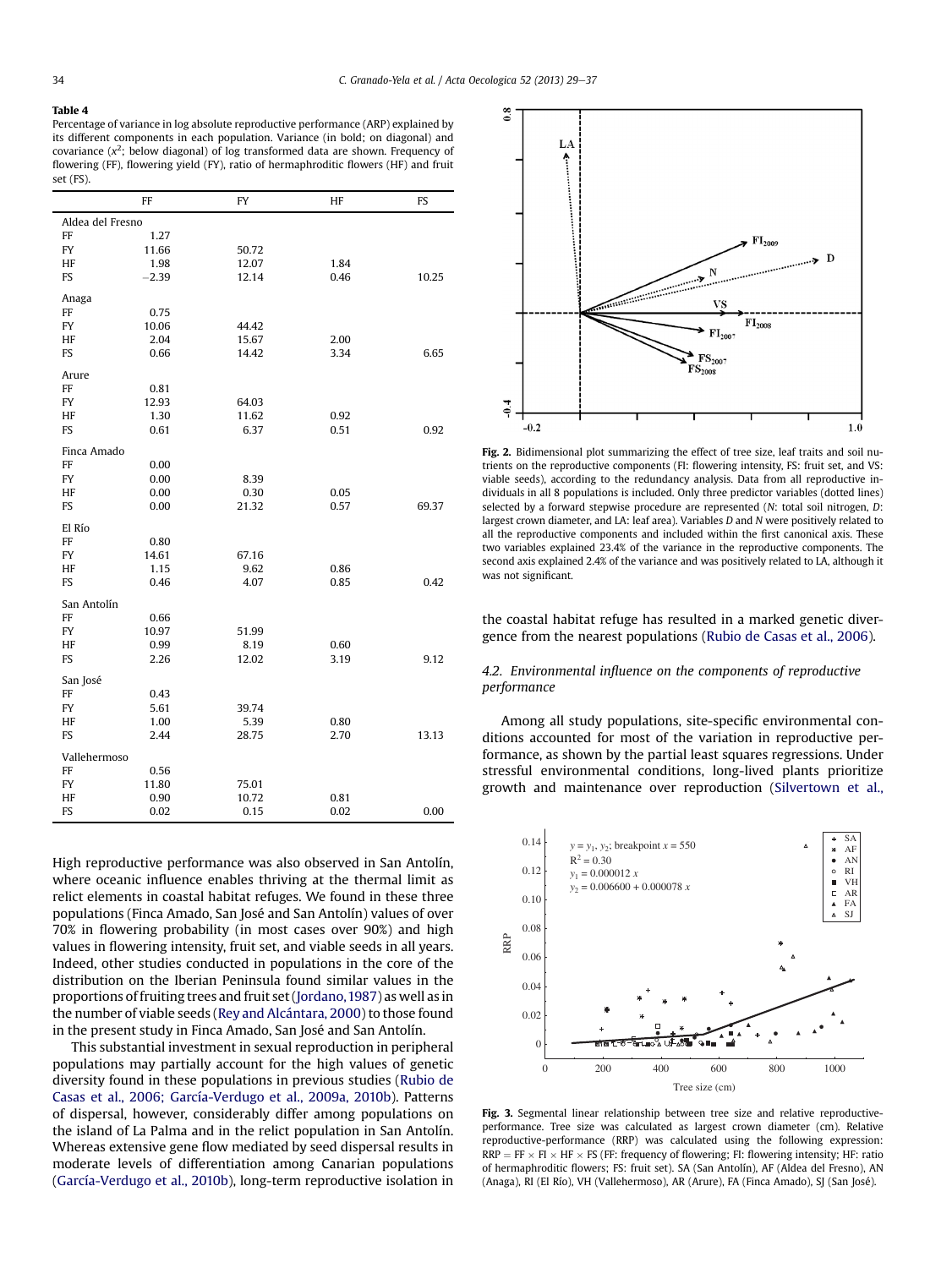[1993\)](#page-8-0). Large reproductive efforts should therefore be frequent in favourable environments and become more sporadic where maintenance expenses redound to the detriment of growth and reproduction (e.g. [Waite and Hutchings, 1982; Lovett-Doust, 1989\)](#page-8-0). In population El Río, at the rainfall limit, less than 30% of the small and scarcely fecund individuals were able to reproduce in most years. Under less stressful conditions, both at the thermal (Aldea del Fresno) and rainfall (Arure) limit, those years in which most individuals were reproductive alternated with a year in which only a few individuals were able to reproduce.

Besides, the extremely poor performance observed in Vallehermoso, one of the additional populations that were sampled to improve robustness of the results and, therefore, without any particular environmental limitation, indicates that stressful conditions are not privative of peripheral populations. In addition, this result suggests that the number of environmental factors that affect the reproductive performance is sufficiently large to hinder the timely identification of populations at the environmental limit of its range. In line with our main findings, this unexpected result emphasizes the distinction between geographic peripheral position and ecological marginality in plant populations. This distinction is particularly important in species distribution modelling, where it is too often assumed that geographic processes are dominant over environmental ones ([Elith and Leathwick, 2009](#page-7-0)).

In this study local environmental fluctuations during reproductive stages (mainly during fruit formation) caused erratic patterns of reproductive performance. For example, the overall reproductive performance was jeopardized as a consequence of particularly extreme environmental conditions after anthesis (see FS values of zero, or nearly zero, in populations El Río, Vallehermoso and Arure all years, and in population Anaga in 2008). Our results indicate that low soil water availability during mid-summer was related to low fruit set, as suggested by other authors for the cultivated olive (e.g. [Palese et al., 2010\)](#page-7-0), and may play a key role at certain range limits. Local differences in soil nutrient availability also contributed to variation in reproductive performance among individuals. Soil nutrients are known to influence reproductive performance in many species ([Nams et al., 1993](#page-7-0)). In the present case, the strong correlation between soil N and plant size did not allow to segregate the effect of nutrient availability on the reproductive performance from the effect of plant size. Finally, it is striking that the same environmental variables influenced different components of the reproductive performance in opposite directions (e.g. PAR was negatively related to the flowering intensity and positively related to viable seeds). All these findings provide a potential mechanism underlying cases of between-site discrepancies in vital rates and warn against the interpretation of population viability based on single reproductive components [\(Angert, 2006\)](#page-7-0).

# 4.3. Relationship between phenotypic traits and reproductive performance

Within populations, our findings indicate that the reproductive performance of O. europaea was strongly influenced by tree size. In agreement with previous studies in woody species, plant size was related to frequency of reproduction [\(Thomas, 1996; Philipp and](#page-8-0) [Nielsen, 2010](#page-8-0)), flowering intensity [\(Philipp and Nielsen, 2010\)](#page-8-0) and fecundity [\(Abrahamson and Layne, 2002](#page-7-0)). Consequently, tree size was also related to relative and absolute reproductive performance. Nevertheless, the relationship between tree size and reproductive-performance was not strictly linear. Thus, small changes in size may cause large differences in reproductive performance. This size-related advantage could derive from more than linear gains in resource acquisition for larger sizes [\(Barot et al.,](#page-7-0) [2005\)](#page-7-0). Size advantage in the uptake of resources has long been described in studies of competition for light among neighbouring plants: larger plants shade smaller plants and thus absorb much more light in relative and absolute terms ([Weiner and Thomas,](#page-8-0) [1986; Weiner, 1990; Falster and Westoby, 2003\)](#page-8-0). But size itself might be advantageous because large plants optimize the use of available resources to enhance resource foraging efficiency through active environmental screening, growth in favourable directions ([Silvertown and Gordon, 1989; Bazzaz, 1991; Augspurger and](#page-8-0) [Bartlett, 2003](#page-8-0)), or the exploitation of the different lightenvironments across tree crowns [\(Granado-Yela et al., 2011\)](#page-7-0). Given the importance of size on reproductive performance, tree size class distribution at the population level appears to be a critical factor that links both natural and human disturbances to population viability at the species range edge.

The relationship between tree size and reproduction is likely modulated by small-scale factors such as resource patchiness and individual features [\(Parra-Tabla and Bullock, 2003; Hampe, 2005\)](#page-8-0). Our findings show that O. europaea individuals with large leaves reproduce more frequently than individuals with small leaves. The relationship between these vegetative traits and individual fitness can be attributed either to the value of these traits as a proxy for favourable environmental conditions or to the expression of a more effective phenotype in the capture of light.

# 4.4. Peripheral populations of the wild olive in a scenario of climatic change

The Mediterranean wild olive at the western edge of its distribution faces contrasting situations, namely physiographic margins, where despite a high reproductive output, further expansion is prevented by the ocean barrier; historical margins, where population reproductive outcomes have been long confined in a habitat refuge, and ecological margins, where a poor reproductive performance reflects suboptimal environmental conditions. These scenarios, however, do not represent permanent or steady-state situations. On the contrary, population reproductive performance at these range margins largely determines the species ability to respond to changing environments ([Hampe and Petit, 2005](#page-7-0)). In a scenario of climatic change, our data on reproductive performance suggest that these margins may either become expanding or rear edges. Based on regional climatic projections by  $2011-2040$ ([Brunet et al., 2009\)](#page-7-0), it is expected that those range limits set by the isotherm of the minimum mean temperature ([Rubio de Casas et al.,](#page-8-0) [2002\)](#page-8-0) would become expanding edges. Our study populations at this thermal limit showed two contrasted scenarios: isolated genetically-divergent populations (San Antolín; [Rubio de Casas](#page-8-0) [et al., 2006\)](#page-8-0) with a successful reproductive outcome, and less differentiated populations, such as Aldea del Fresno, with an uneven reproductive outcome but in the likely presence of a substantial interpopulation gene flow. On the contrary, the expected reduction in annual rainfall (cf. [Brunet et al., 2009\)](#page-7-0) will probably have severe effects on the Canarian populations currently growing at the rainfall limit. This limit will likely become a rear edge of the species range.

# 5. Conclusions

The present study shows that the biogeographical concept of range margin does not involve low reproductive performance. Among all study populations, site-specific environmental conditions accounted for most of the variation in reproductive performance: populations occurring under oceanic conditions exhibited high values in all components of the reproductive performance, whereas the rest of the studied peripheral populations showed low values. These results emphasize the relevance of the distinction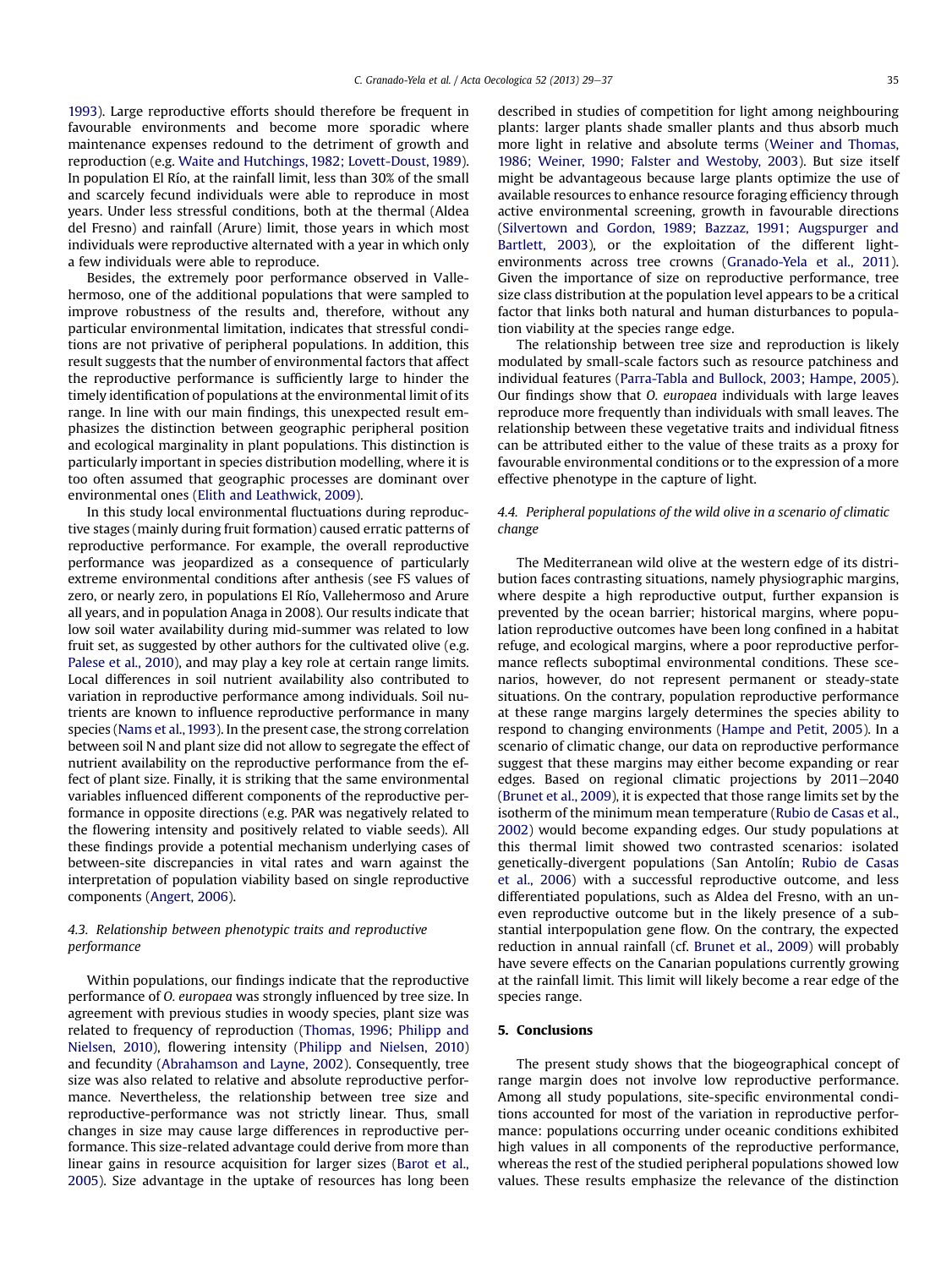<span id="page-7-0"></span>between geographic peripheral position and ecological marginality in plant populations. Due to the close relationship between plant size and fecundity, natural or human disturbances on population size structure will likely have major effects on the possibilities of persistence and expansion at the range edges. Our study helps to overcome simplistic assumptions of population performance across ranges. Ad hoc studies are needed to further understand the ecological and evolutionary consequences of differential reproductive performance of peripheral populations, and to support the management of plant populations under current global warming scenarios.

# Acknowledgements

We wish to thank E. Manrique, A. Vázquez, S. Santamaría, O. García-Bodelón and E. Torres for field and laboratory assistance. Special thanks to Mr. Cormac de Brun for the linguistic corrections. We sincerely acknowledge the numerous comments of two anonymous reviewers that significantly improved the manuscript. This research was funded by the Spanish Ministry of Science and Innovation (project CGL2009-10392/BOS), by a MEC-Fulbright fellowship to C G-V (FU2009-0068) and by an FPU grant to C. G-Y (AP2006-02283). We are also indebted to the Madrid Regional Govt. (project REMEDINAL-2, S2009/AMB-1783).

# Appendix A. Supplementary data

Supplementary data related to this article can be found at [http://](http://dx.doi.org/10.1016/j.actao.2013.07.002) [dx.doi.org/10.1016/j.actao.2013.07.002.](http://dx.doi.org/10.1016/j.actao.2013.07.002)

# References

- [Abrahamson, W.G., Layne, J.N., 2002. Relation of ramet size to acorn production in](http://refhub.elsevier.com/S1146-609X(13)00109-4/sref1) fi[ve oak species of xeric upland habitats in south-central Florida. Am. J. Bot. 89,](http://refhub.elsevier.com/S1146-609X(13)00109-4/sref1) [124](http://refhub.elsevier.com/S1146-609X(13)00109-4/sref1)-[131.](http://refhub.elsevier.com/S1146-609X(13)00109-4/sref1)
- [Ackerly, D.D., Dudley, S.A., Sultan, S.A., Schmitt, J., Coleman, J.S., Linder, C.R.,](http://refhub.elsevier.com/S1146-609X(13)00109-4/sref2) [Sandquist, D.R., Geber, M.A., Evans, A.S., Dawson, T.E., Lechowicz, M.J., 2000. The](http://refhub.elsevier.com/S1146-609X(13)00109-4/sref2) [evolution of plant ecophysiological traits: recent advances and future di](http://refhub.elsevier.com/S1146-609X(13)00109-4/sref2)[rections. BioScience 50, 979](http://refhub.elsevier.com/S1146-609X(13)00109-4/sref2)-[995.](http://refhub.elsevier.com/S1146-609X(13)00109-4/sref2)
- [Angert, A.L., 2006. Demography of central and marginal populations of monkey-](http://refhub.elsevier.com/S1146-609X(13)00109-4/sref3)flowers (Mimulus cardinalis and M-lewisii[\). Ecology 87, 2014](http://refhub.elsevier.com/S1146-609X(13)00109-4/sref3)-[2025.](http://refhub.elsevier.com/S1146-609X(13)00109-4/sref3)
- [Angert, A.L., Schemske, D.W., 2005. The evolution of species](http://refhub.elsevier.com/S1146-609X(13)00109-4/sref4)' distributions: recip[rocal transplants across the elevation ranges of](http://refhub.elsevier.com/S1146-609X(13)00109-4/sref4) Mimulus cardinalis and M. lewisii. Evolution 59,  $1671-1684$  $1671-1684$ .
- [Augspurger, C.K., Bartlett, E.A., 2003. Differences in leaf phenology between juve](http://refhub.elsevier.com/S1146-609X(13)00109-4/sref5)[nile and adult trees in a temperate deciduous forest. Tree Physiol. 23, 517](http://refhub.elsevier.com/S1146-609X(13)00109-4/sref5)–[525](http://refhub.elsevier.com/S1146-609X(13)00109-4/sref5).
- [Barot, S., Mitja, D., Miranda, I., Meija, G.D., Grimaldi, M., 2005. Reproductive plas](http://refhub.elsevier.com/S1146-609X(13)00109-4/sref6)[ticity in an Amazonian palm. Evol. Ecol. Res. 7, 1051](http://refhub.elsevier.com/S1146-609X(13)00109-4/sref6)-[1065](http://refhub.elsevier.com/S1146-609X(13)00109-4/sref6).
- [Bazzaz, F.A., 1991. Habitat selection in plants. Am. Nat. 137, S116](http://refhub.elsevier.com/S1146-609X(13)00109-4/sref7)-[S130](http://refhub.elsevier.com/S1146-609X(13)00109-4/sref7).
- [Besnard, G., De Casas, R.R., Christin, P.A., Vargas, P., 2009. Phylogenetics of](http://refhub.elsevier.com/S1146-609X(13)00109-4/sref8) Olea [\(Oleaceae\) based on plastid and nuclear ribosomal DNA sequences: tertiary](http://refhub.elsevier.com/S1146-609X(13)00109-4/sref8) [climatic shifts and lineage differentiation times. Ann. Bot. 104, 143](http://refhub.elsevier.com/S1146-609X(13)00109-4/sref8)-[160](http://refhub.elsevier.com/S1146-609X(13)00109-4/sref8).
- [Binkley, D., Vitousek, P., 1989. Soil nutrient availability. In: Pearcy, R.W.,](http://refhub.elsevier.com/S1146-609X(13)00109-4/sref9) [Ehleringer, J.R., Mooney, H.A., Rundel, P.W. \(Eds.\), Plant Physiological Ecology:](http://refhub.elsevier.com/S1146-609X(13)00109-4/sref9) [Field Methods and Instrumentation. Chapman & Hall, London, UK, pp. 75](http://refhub.elsevier.com/S1146-609X(13)00109-4/sref9)-[96](http://refhub.elsevier.com/S1146-609X(13)00109-4/sref9).
- [Brunet, M., Casado, M., Castro, M., Galán, P., López, J., Martín, J., Pastor, A., Petisco, E.,](http://refhub.elsevier.com/S1146-609X(13)00109-4/sref10) [Ramos, P., Ribalaygua, J., Rodríguez, E., Sanz, I., Torres, L., 2009. Generación de](http://refhub.elsevier.com/S1146-609X(13)00109-4/sref10) [escenarios regionalizados de cambio climático para España. Agencia Estatal de](http://refhub.elsevier.com/S1146-609X(13)00109-4/sref10) [Meteorología, Madrid, Spain](http://refhub.elsevier.com/S1146-609X(13)00109-4/sref10).
- [Burnham, K.P., Anderson, D.R., 2002. Model Selection and Multi-model Inference: a](http://refhub.elsevier.com/S1146-609X(13)00109-4/sref11) [practical information-theoretic approach, second ed. Springer-Verlag, New](http://refhub.elsevier.com/S1146-609X(13)00109-4/sref11) [York, USA.](http://refhub.elsevier.com/S1146-609X(13)00109-4/sref11)
- [Dorken, M.E., Eckert, C.G., 2001. Severely reduced sexual reproduction in](http://refhub.elsevier.com/S1146-609X(13)00109-4/sref12) [northern populations of a clonal plant,](http://refhub.elsevier.com/S1146-609X(13)00109-4/sref12) Decodon verticillatus (Lythraceae). [J. Ecol. 89, 339](http://refhub.elsevier.com/S1146-609X(13)00109-4/sref12)-[350.](http://refhub.elsevier.com/S1146-609X(13)00109-4/sref12)
- [Egley, G.H., Chandler, J.M., 1983. Longevity of weed seeds after 5.5 years in the](http://refhub.elsevier.com/S1146-609X(13)00109-4/sref13) [stoneville 50-year buried-seed study. Weed Sci. 31, 264](http://refhub.elsevier.com/S1146-609X(13)00109-4/sref13)-[270](http://refhub.elsevier.com/S1146-609X(13)00109-4/sref13).
- [Elith, J., Leathwick, J.R., 2009. Species distribution models: ecological explanation](http://refhub.elsevier.com/S1146-609X(13)00109-4/sref14) [and prediction across space and time. Annu. Rev. Ecol. Evol. Syst. 40, 677](http://refhub.elsevier.com/S1146-609X(13)00109-4/sref14)-[697.](http://refhub.elsevier.com/S1146-609X(13)00109-4/sref14)
- [Falster, D.S., Westoby, M., 2003. Plant height and evolutionary games. Trends Ecol.](http://refhub.elsevier.com/S1146-609X(13)00109-4/sref15) [Evol. 18, 337](http://refhub.elsevier.com/S1146-609X(13)00109-4/sref15)-[343](http://refhub.elsevier.com/S1146-609X(13)00109-4/sref15). [García, D., Zamora, R., Gómez, J.M., Jordano, P., Hodar, J.A., 2000. Geographical](http://refhub.elsevier.com/S1146-609X(13)00109-4/sref16)
- [variation in seed production, predation and abortion in](http://refhub.elsevier.com/S1146-609X(13)00109-4/sref16) Juniperus communis [throughout its range in Europe. J. Ecol. 88, 436](http://refhub.elsevier.com/S1146-609X(13)00109-4/sref16)-[446.](http://refhub.elsevier.com/S1146-609X(13)00109-4/sref16)
- [García-Verdugo, C., 2011. Intracanopy plasticity under strong wind conditions in the](http://refhub.elsevier.com/S1146-609X(13)00109-4/sref17) wild olive tree (Olea europaea [L.\): a conserved response between closely related](http://refhub.elsevier.com/S1146-609X(13)00109-4/sref17) [taxa? Trees-Struct. Funct. 25, 509](http://refhub.elsevier.com/S1146-609X(13)00109-4/sref17)-[518](http://refhub.elsevier.com/S1146-609X(13)00109-4/sref17).
- [García-Verdugo, C., Fay, M.F., Granado-Yela, C., Casas, R.R., Balaguer, L., Besnard, G.,](http://refhub.elsevier.com/S1146-609X(13)00109-4/sref18) [Vargas, P., 2009a. Genetic diversity and differentiation processes in the ploidy](http://refhub.elsevier.com/S1146-609X(13)00109-4/sref18) series of Olea europaea [L.: a multiscale approach from subspecies to insular](http://refhub.elsevier.com/S1146-609X(13)00109-4/sref18) populations. Mol. Ecol. 18,  $454-467$ .
- [García-Verdugo, C., Granado-Yela, C., Manrique, E., De Casas, R.R., Balaguer, L.,](http://refhub.elsevier.com/S1146-609X(13)00109-4/sref19) [2009b. Phenotypic plasticity and integration across the canopy of](http://refhub.elsevier.com/S1146-609X(13)00109-4/sref19) Olea europaea subsp. guanchica [\(Oleaceae\) in populations with different wind exposures. Am.](http://refhub.elsevier.com/S1146-609X(13)00109-4/sref19) I. Bot. 96, 1454-[1461.](http://refhub.elsevier.com/S1146-609X(13)00109-4/sref19)
- [García-Verdugo, C., Méndez, M., Velázquez-Rosas, N., Balaguer, L., 2010a. Con](http://refhub.elsevier.com/S1146-609X(13)00109-4/sref20)[trasting patterns of morphological and physiological differentiation across](http://refhub.elsevier.com/S1146-609X(13)00109-4/sref20) [insular environments: phenotypic variation and heritability of light-related](http://refhub.elsevier.com/S1146-609X(13)00109-4/sref20) traits in Olea europaea[. Oecologia 164, 647](http://refhub.elsevier.com/S1146-609X(13)00109-4/sref20)-[655](http://refhub.elsevier.com/S1146-609X(13)00109-4/sref20).
- [García-Verdugo, C., Forrest, A.D., Fay, M.F., Vargas, P., 2010b. The relevance of gene](http://refhub.elsevier.com/S1146-609X(13)00109-4/sref21) fl[ow in metapopulation dynamics of an oceanic island endemic,](http://refhub.elsevier.com/S1146-609X(13)00109-4/sref21) Olea europaea subsp. guanchica[. Evolution 64, 3525](http://refhub.elsevier.com/S1146-609X(13)00109-4/sref21)-[3536.](http://refhub.elsevier.com/S1146-609X(13)00109-4/sref21)
- [García-Verdugo, C., Forrest, A.D., Balaguer, L., Fay, M.F., Vargas, P., 2010c. Parallel](http://refhub.elsevier.com/S1146-609X(13)00109-4/sref22) evolution of insular Olea europaea [subspecies based on geographical structuring](http://refhub.elsevier.com/S1146-609X(13)00109-4/sref22) [of plastid DNA variation and phenotypic similarity in leaf traits. Bot. J. Linn. Soc.](http://refhub.elsevier.com/S1146-609X(13)00109-4/sref22)  $162, 54 - 63$  $162, 54 - 63$
- [Gaston, K.J., 1990. Patterns in the geographical ranges of species. Biol. Rev. Camb.](http://refhub.elsevier.com/S1146-609X(13)00109-4/sref23) [Philos. Soc. 65, 105](http://refhub.elsevier.com/S1146-609X(13)00109-4/sref23)-[129](http://refhub.elsevier.com/S1146-609X(13)00109-4/sref23).
- [Gaston, K.J., 2009. Geographic range limits: achieving synthesis. P. Roy. Soc. B-Biol.](http://refhub.elsevier.com/S1146-609X(13)00109-4/sref24) [Sci. 276, 1395](http://refhub.elsevier.com/S1146-609X(13)00109-4/sref24)-[1406](http://refhub.elsevier.com/S1146-609X(13)00109-4/sref24)
- [Geber, M.A., Griffen, L.R., 2003. Inheritance and natural selection on functional](http://refhub.elsevier.com/S1146-609X(13)00109-4/sref25) [traits. Int. J. Plant Sci. 164, S21](http://refhub.elsevier.com/S1146-609X(13)00109-4/sref25)-[S42](http://refhub.elsevier.com/S1146-609X(13)00109-4/sref25).
- [Granado-Yela, C., García-Verdugo, C., Carrillo, K., Rubio de Casas, R.,](http://refhub.elsevier.com/S1146-609X(13)00109-4/sref26) [Kleczkowski, L.A., Balaguer, L., 2011. Temporal matching among diurnal](http://refhub.elsevier.com/S1146-609X(13)00109-4/sref26) [photosynthetic patterns within the crown of the evergreen sclerophyll](http://refhub.elsevier.com/S1146-609X(13)00109-4/sref26) Olea europaea [L. Plant Cell Environ. 34, 800](http://refhub.elsevier.com/S1146-609X(13)00109-4/sref26)-[810](http://refhub.elsevier.com/S1146-609X(13)00109-4/sref26).
- [Gratani, L., Bombelli, A., 1999. Leaf anatomy, inclination, and gas exchange re](http://refhub.elsevier.com/S1146-609X(13)00109-4/sref27)[lationships in evergreen sclerophyllous and drought semideciduous shrub](http://refhub.elsevier.com/S1146-609X(13)00109-4/sref27) [species. Photosynthetica 37, 573](http://refhub.elsevier.com/S1146-609X(13)00109-4/sref27)-[585.](http://refhub.elsevier.com/S1146-609X(13)00109-4/sref27)
- [Hampe, A., 2005. Fecundity limits in](http://refhub.elsevier.com/S1146-609X(13)00109-4/sref28) Frangula alnus (Rhamnaceae) relict populations at the species' [southern range margin. Oecologia 143, 377](http://refhub.elsevier.com/S1146-609X(13)00109-4/sref28)-[386](http://refhub.elsevier.com/S1146-609X(13)00109-4/sref28).
- [Hampe, A., Petit, R.J., 2005. Conserving biodiversity under climate change: the rear](http://refhub.elsevier.com/S1146-609X(13)00109-4/sref29) [edge matters. Ecol. Lett. 8, 461](http://refhub.elsevier.com/S1146-609X(13)00109-4/sref29)-[467.](http://refhub.elsevier.com/S1146-609X(13)00109-4/sref29)
- [Jordano, P., 1987. Avian fruit removal: effects of fruit variation, crop size, and insect](http://refhub.elsevier.com/S1146-609X(13)00109-4/sref30) [damage. Ecology 68, 1711](http://refhub.elsevier.com/S1146-609X(13)00109-4/sref30)-[1723](http://refhub.elsevier.com/S1146-609X(13)00109-4/sref30)
- [Jump, A.S., Woodward, F.I., 2003. Seed production and population density](http://refhub.elsevier.com/S1146-609X(13)00109-4/sref31) [decline approaching the range-edge of](http://refhub.elsevier.com/S1146-609X(13)00109-4/sref31) Cirsium species. New Phytol. 160, [349](http://refhub.elsevier.com/S1146-609X(13)00109-4/sref31)-[358.](http://refhub.elsevier.com/S1146-609X(13)00109-4/sref31)
- [Kato, E., Hiura, T., 1999. Fruit set in](http://refhub.elsevier.com/S1146-609X(13)00109-4/sref32) Styrax obassia (Styracaceae): the effect of light [availability, display size, and local](http://refhub.elsevier.com/S1146-609X(13)00109-4/sref32) floral density. Am. J. Bot. 86, 495-[501.](http://refhub.elsevier.com/S1146-609X(13)00109-4/sref32)
- [Kawecki, T.J., 2008. Adaptation to marginal habitats. Annu. Rev. Ecol. Evol. Syst. 39,](http://refhub.elsevier.com/S1146-609X(13)00109-4/sref33)  $321 - 342$  $321 - 342$ .
- [Lau, T.C., Stephenson, A.G., 1994. Effects of soil-phosphorus on pollen production,](http://refhub.elsevier.com/S1146-609X(13)00109-4/sref34) [pollen size, pollen phosphorus-content, and the ability to sire seeds in](http://refhub.elsevier.com/S1146-609X(13)00109-4/sref34) Cucurbita pepo [\(Cucurbitaceae\). Sex. Plant Reprod. 7, 215](http://refhub.elsevier.com/S1146-609X(13)00109-4/sref34)-[220](http://refhub.elsevier.com/S1146-609X(13)00109-4/sref34).
- [Leist, N., Krämer, S., 2003. ISTA Working Sheets on Tetrazolium Testing. ISTA, Zurich,](http://refhub.elsevier.com/S1146-609X(13)00109-4/sref35) [Switzerland.](http://refhub.elsevier.com/S1146-609X(13)00109-4/sref35)
- [Lesica, P., Allendorf, F.W., 1995. When are peripheral populations valuable for](http://refhub.elsevier.com/S1146-609X(13)00109-4/sref36) [conservation? Conserv. Biol. 9, 753](http://refhub.elsevier.com/S1146-609X(13)00109-4/sref36)-[760](http://refhub.elsevier.com/S1146-609X(13)00109-4/sref36).
- [Levin, D.A., Clay, K., 1984. Dynamics of synthetic](http://refhub.elsevier.com/S1146-609X(13)00109-4/sref37) Phlox drummondii populations at the species margin. Am. J. Bot. 71,  $1040-1050$  $1040-1050$ .
- [Lovett-Doust, J., 1989. Plant reproductive strategies and resource-allocation. Trends](http://refhub.elsevier.com/S1146-609X(13)00109-4/sref38) [Ecol. Evol. 4, 230](http://refhub.elsevier.com/S1146-609X(13)00109-4/sref38)-[234.](http://refhub.elsevier.com/S1146-609X(13)00109-4/sref38)
- [Méndez, M., 1997. Sources of variation in seed mass in Arum italicum. Int. J. Plant](http://refhub.elsevier.com/S1146-609X(13)00109-4/sref39) [Sci. 158, 298](http://refhub.elsevier.com/S1146-609X(13)00109-4/sref39)-[305.](http://refhub.elsevier.com/S1146-609X(13)00109-4/sref39)
- [Méndez, M., Karlsson, P.S., 2004. Between-population variation in size-dependent](http://refhub.elsevier.com/S1146-609X(13)00109-4/sref40) [reproduction and reproductive allocation in](http://refhub.elsevier.com/S1146-609X(13)00109-4/sref40) Pinguicula vulgaris (Lentibular[iaceae\) and its environmental correlates. Oikos 104, 59](http://refhub.elsevier.com/S1146-609X(13)00109-4/sref40)-[70](http://refhub.elsevier.com/S1146-609X(13)00109-4/sref40).
- [Mott, D.G., 1966. The analysis of determination in population systems. In:](http://refhub.elsevier.com/S1146-609X(13)00109-4/sref41) [Watt, K.E.F. \(Ed.\), Systems Analysis in Ecology. Academic Press, New York, USA,](http://refhub.elsevier.com/S1146-609X(13)00109-4/sref41) [pp. 179](http://refhub.elsevier.com/S1146-609X(13)00109-4/sref41)-[194](http://refhub.elsevier.com/S1146-609X(13)00109-4/sref41).
- [Morin, X., Augspurger, C., Chuine, I., 2007. Process-based modeling of species](http://refhub.elsevier.com/S1146-609X(13)00109-4/sref42)' dis[tributions: what limits temperate tree species](http://refhub.elsevier.com/S1146-609X(13)00109-4/sref42)' range boundaries? Ecology 88, [2280](http://refhub.elsevier.com/S1146-609X(13)00109-4/sref42)-[2291.](http://refhub.elsevier.com/S1146-609X(13)00109-4/sref42)
- [Muñoz, A., Celedon-Neghme, C., Cavieres, L.A., Arroyo, M.T.K., 2005. Bottom-up](http://refhub.elsevier.com/S1146-609X(13)00109-4/sref43) effects of nutrient availability on fl[ower production, pollinator visitation, and](http://refhub.elsevier.com/S1146-609X(13)00109-4/sref43) [seed output in a high-Andean shrub. Oecologia 143, 126](http://refhub.elsevier.com/S1146-609X(13)00109-4/sref43)-[135](http://refhub.elsevier.com/S1146-609X(13)00109-4/sref43).
- [Nachlas, M.M., Margulies, S.I., Seligman, A.M., 1960. Sites of electron transfer to](http://refhub.elsevier.com/S1146-609X(13)00109-4/sref44) [tetrazolium salts in the succinoxidase system. J. Biol. Chem. 235, 2739](http://refhub.elsevier.com/S1146-609X(13)00109-4/sref44)-[2743.](http://refhub.elsevier.com/S1146-609X(13)00109-4/sref44)
- [Nams, V.O., Folkard, N.F.G., Smith, J.N.M., 1993. Effects of nitrogen-fertilization on](http://refhub.elsevier.com/S1146-609X(13)00109-4/sref45) [several woody and nonwoody boreal forest species. Can. J. Bot. 71, 93](http://refhub.elsevier.com/S1146-609X(13)00109-4/sref45)-[97.](http://refhub.elsevier.com/S1146-609X(13)00109-4/sref45)
- Ne'eman, G., Ne'[eman, R., Ellison, A.M., 2006. Limits to reproductive success of](http://refhub.elsevier.com/S1146-609X(13)00109-4/sref46) Sarracenia purpurea [\(Sarraceniaceae\). Am. J. Bot. 93, 1660](http://refhub.elsevier.com/S1146-609X(13)00109-4/sref46)-[1666](http://refhub.elsevier.com/S1146-609X(13)00109-4/sref46).
- [Palese, A.M., Nuzzo, V., Favati, F., Pietrafesa, A., Celano, G., Xiloyannis, C., 2010. Ef](http://refhub.elsevier.com/S1146-609X(13)00109-4/sref47)fects of water defi[cit on the vegetative response, yield and oil quality of olive](http://refhub.elsevier.com/S1146-609X(13)00109-4/sref47) trees (Olea europaea [L., cv Coratina\) grown under intensive cultivation. Sci.](http://refhub.elsevier.com/S1146-609X(13)00109-4/sref47) [Hortic. 125, 222](http://refhub.elsevier.com/S1146-609X(13)00109-4/sref47)-[229](http://refhub.elsevier.com/S1146-609X(13)00109-4/sref47).
- [Pansiot, F.P., Rebour, H., 1961. Improvement in Olive Cultivation. FAO Agricultural](http://refhub.elsevier.com/S1146-609X(13)00109-4/sref48) [Studies, Rome, Italy.](http://refhub.elsevier.com/S1146-609X(13)00109-4/sref48)